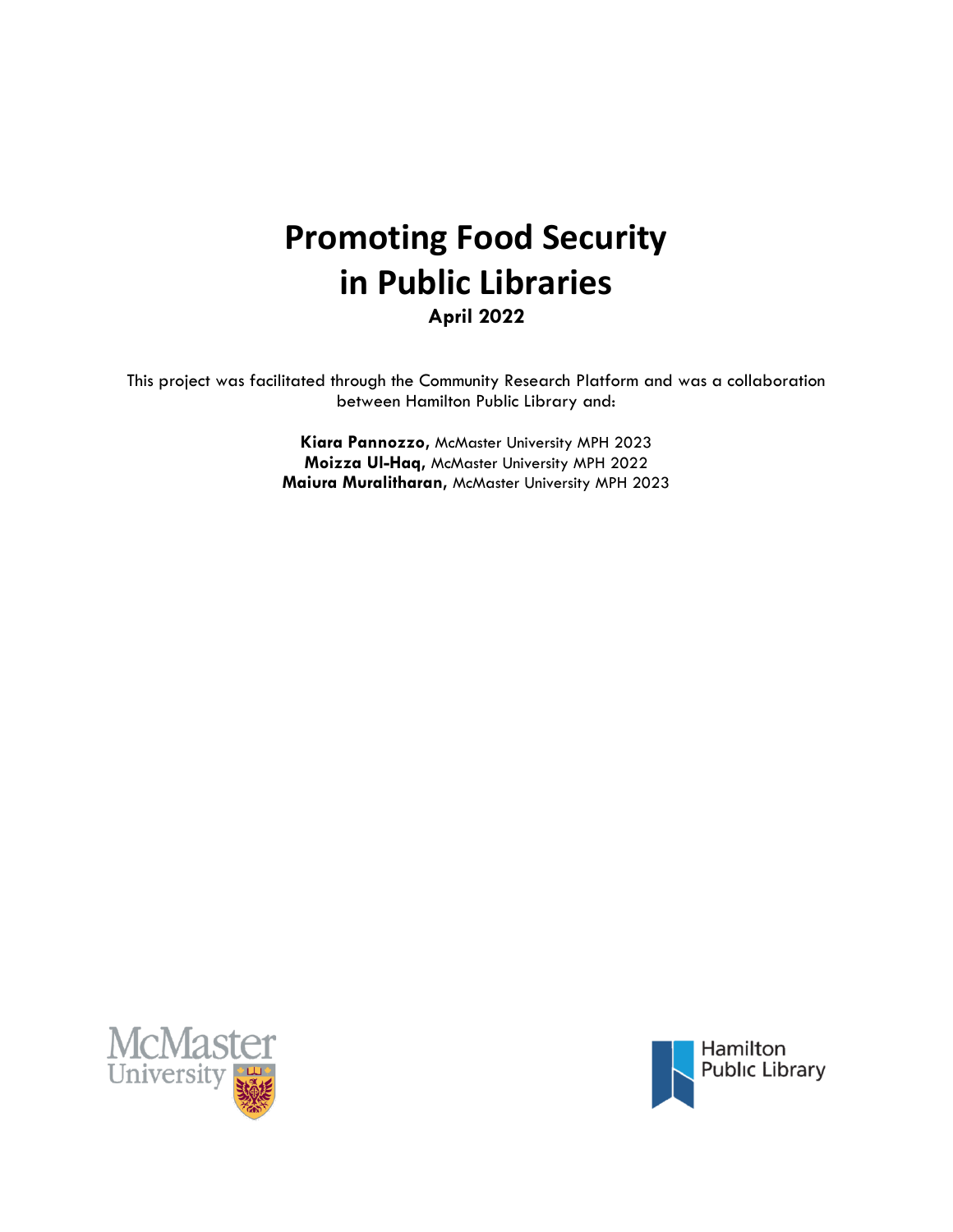# EXECUTIVE SUMMARY

Hamilton Public Library (HPL) identified a need to clarify its role in improving food access and security for people in Hamilton. This project reviews relevant literature on food insecurity, investigates current food access initiatives in Hamilton, and outlines promising practices and initiatives from other Canadian public libraries to help inform HPL's involvement in addressing food insecurity in Hamilton. Its methodology consisted of a literature review to determine what is known about the state of food insecurity in Canada, Ontario, and Hamilton and what is known about the initiatives and interventions that address this issue in these regions. The literature review set the groundwork for an environmental scan of food programs in nineteen public library systems and in-depth interviews with four community leaders in Hamilton who are working to address food insecurity. This document includes charts and figures that summarize key findings and helpful sources from the literature review, environmental scan, and interviews. In the appendices, we provide information on our methods and interview guide.

# **FINDINGS**

- Food literacy is not food access / access to food
	- o Food access is a systemic issue which cannot be solved through food literacy programs.
	- o Food-related initiatives should distinguish their goals in the context of providing food access, improving food literacy, or perhaps a combination of both.
- Sustainability of food distribution requires providing food on an ongoing basis, ongoing funding, staff capacity and buy-in, and sustained partnerships.
- Public libraries play a crucial role in providing information about and supporting local food programs.

# **RECOMMENDATIONS**

- o Serve as an informational resource hub for food-insecure individuals.
	- E.g., Staff act as liaisons to available programs and provide up-to-date informational materials to community members.
	- E.g., Staff help to connect community members to local food access programs by providing information, such as the program's hours of operation, bus routes, eligibility requirements, and available services.
	- E.g., Continue to promote the HPL RedBook.
- o Establish and grow relationships with Hamilton's food security organizations, such as Food for Life, Hamilton Food Share, local food banks, and pantries.
	- E.g., Support food access organizing via collecting donations, partnering on food programming, mobilizing volunteers, and providing other resources, such as spaces for organizations to set up booths in the library.
- o HPL may be able to curb immediate hunger needs.
	- E.g., Provide snack and/or meal kits on an ongoing basis.
- $\circ$  Continue to provide a safe space for community members through programs, such as digital literacy classes, reading and art classes, social gatherings, and food-related programming.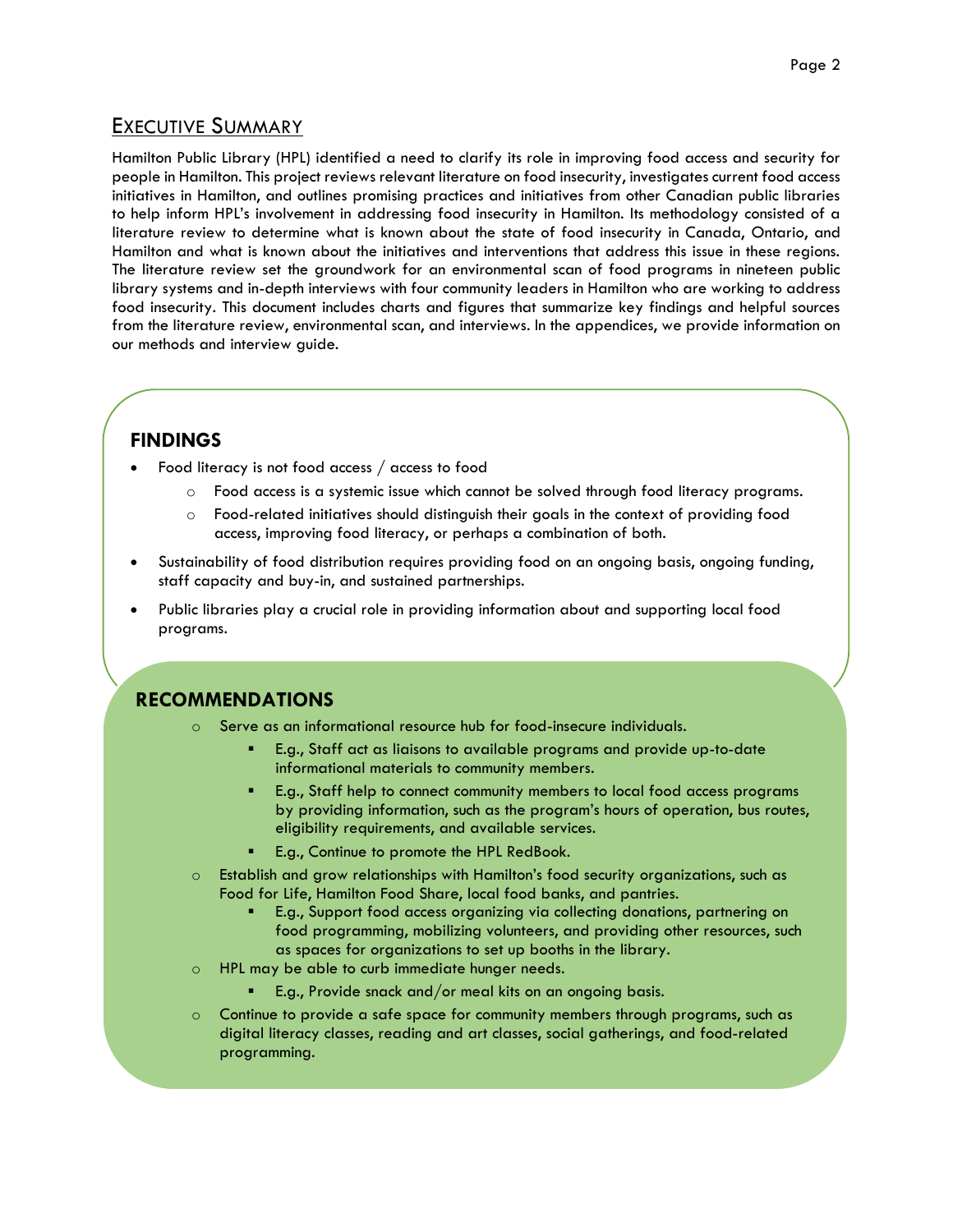# **HELPFUL RESOURCES**

### Literature Review

While a variety of resources supported the research presented throughout this report (see references), the following five resources proved to be the most informative in identifying the trends associated with food security in Hamilton and throughout Canada:

- 1. Household Food Insecurity in Canada. PROOF. Published n.d. Accessed March 30, 2022. https://proof.utoronto.ca/food-insecurity/
- 2. *Hamilton COVID-19 Hunger Report*. Hamilton Food Share; 2020. https://www.hamiltonfoodshare.org/wp-content/uploads/Hamilton-Food-Share-Hunger-Count-Report-2020.pdf
- 3. *Eating in Ontario: What Do We Know?* Nutrition Connections; 2021. https://nutritionconnections.ca/wp-content/uploads/2021/03/Eatingin-Ontario-CCHS-2017-and-COVID-19\_Mar\_2021\_Final-1-1.pdf
- 4. Tarasuk V, Mitchell A, Dachner N. *Household Food Insecurity in Canada, 2014*. Canadian Institutes of Health Research; 2016. https://homelesshub.ca/sites/default/files/ENG-Household-Food-Insecurity-in-Canada-2014.pdf

### Environmental Scan

The following resources provide insights into food-related programming at public libraries in Canada. While these media sources are not reflective of all public library food-related programming, they provide a glimpse into the social value and impact of such programming.

- 1. Closed down coffee shop in Millennium Library may be used as a space for people in need | CTV News. Accessed April 1, 2022. <https://winnipeg.ctvnews.ca/closed-down-coffee-shop-in-millennium-library-may-be-used-as-a-space-for-people-in-need-1.4770488>
- 2. Embracing access and inclusion at the Downtown Eastside's Carnegie Library | BCLA Perspectives. Accessed April 1, 2022. <https://bclaconnect.ca/perspectives/2017/05/01/carnegie-library/>
- 3. Nova Scotia Library Association. Food Literacy: Building Community Through Food.; 2021. Accessed March 14, 2022. <https://www.youtube.com/watch?v=S5yEvBp5bOI>
- 4. People in need can get free snacks from fridge at Fredericton Public Library | CBC News. CBC. Published July 24, 2019. Accessed April 1, 2022.<https://www.cbc.ca/news/canada/new-brunswick/community-fridge-installed-public-library-1.5221897>
- 5. Guardian TS| E. Pop-up food bank at public library a lifeline for some north Etobicoke residents. Toronto. Accessed April 1, 2022. [https://www.toronto.com/news/pop-up-food-bank-at-public-library-a-lifeline-for-some-north-etobicoke-residents/article\\_4183c0fb-](https://www.toronto.com/news/pop-up-food-bank-at-public-library-a-lifeline-for-some-north-etobicoke-residents/article_4183c0fb-49c8-5aca-8121-179e8bd4fe72.html)[49c8-5aca-8121-179e8bd4fe72.html](https://www.toronto.com/news/pop-up-food-bank-at-public-library-a-lifeline-for-some-north-etobicoke-residents/article_4183c0fb-49c8-5aca-8121-179e8bd4fe72.html)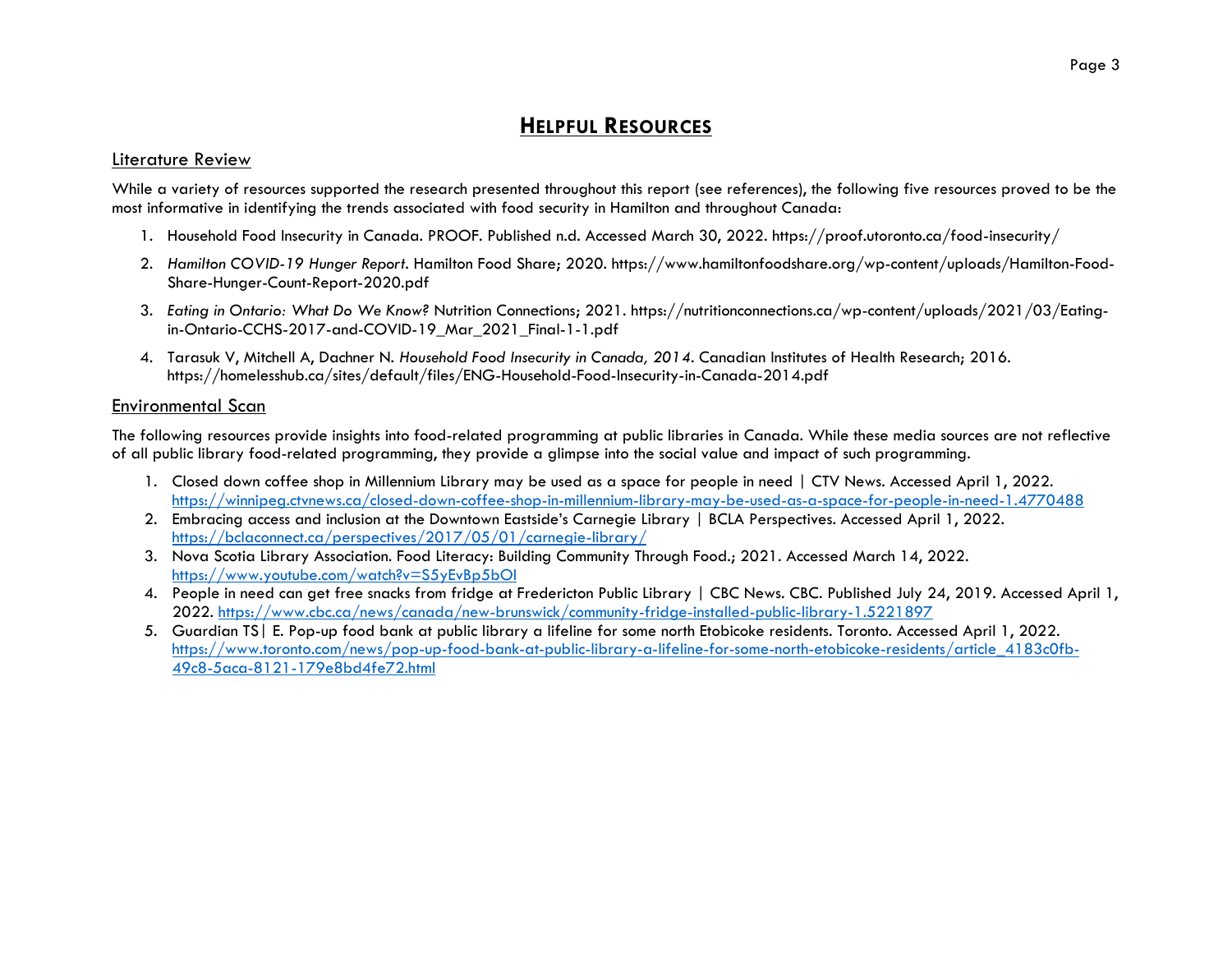# **LITERATURE REVIEW**



**Overall, literature has suggested that such constraints in food consumption, as defined through food insecurity, is largely associated with the income levels of those impacted. 2-9**

# **Public Health Implications**



Throughout the literature, food insecurity has been indicated to impact childhood development. <sup>1</sup>Among children, food insecurity has been shown to adversely affect mental and physical health. 1,10 Children experiencing food insecurity are at increased risk of developing asthma, depression, and in some cases, potentially experiencing suicidal ideation.<sup>1</sup>



With respect to the adult population, food insecurity can also worsen physical and mental health.<sup>1,5</sup> For instance, the literature has suggested that food insecurity worsens chronic disease symptoms. Food insecure adults experience an increased risk of developing diabetes, arthritis, back ailments, and cardiovascular disease, including hypertension. 5,11

**Overall, food insecurity is observed throughout the literature to be associated with premature death and mortality.11**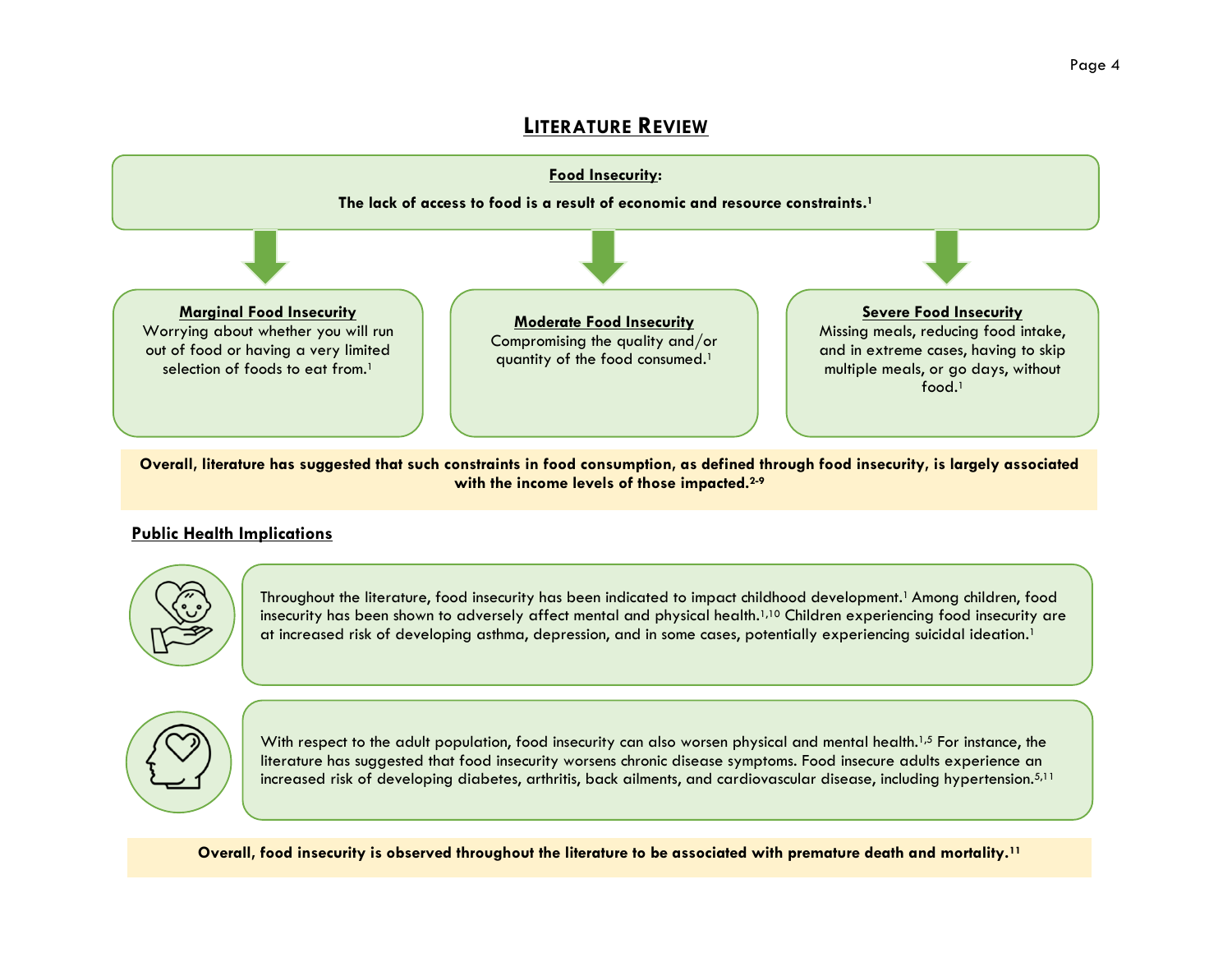|--|--|

| <b>Vulnerable Households</b> |                                                                                                                                                                                                                                                                                                                                                                                                                                                                  |  |
|------------------------------|------------------------------------------------------------------------------------------------------------------------------------------------------------------------------------------------------------------------------------------------------------------------------------------------------------------------------------------------------------------------------------------------------------------------------------------------------------------|--|
| <b>Region</b>                | <b>Characteristics</b>                                                                                                                                                                                                                                                                                                                                                                                                                                           |  |
| Canada/Ontario               | Food insecurity was found to be highly prevalent within                                                                                                                                                                                                                                                                                                                                                                                                          |  |
|                              | • Children under the age of 18.1                                                                                                                                                                                                                                                                                                                                                                                                                                 |  |
|                              | • Single-parent households, specifically those that are female-led. 2,5,8,12                                                                                                                                                                                                                                                                                                                                                                                     |  |
|                              | • Individuals who identify as Indigenous or Black. <sup>5,12,13</sup>                                                                                                                                                                                                                                                                                                                                                                                            |  |
|                              | Individuals who rent their households.7,12-14<br>$\bullet$                                                                                                                                                                                                                                                                                                                                                                                                       |  |
|                              | Individuals working in precarious working conditions, as well as those with low-paying wages. <sup>1,8,14</sup><br>$\bullet$                                                                                                                                                                                                                                                                                                                                     |  |
|                              | Individuals living on senior incomes as their primary sources of income, as well as individuals receiving social<br>$\bullet$<br>assistance. <sup>1,3,4,7,8,14,15</sup>                                                                                                                                                                                                                                                                                          |  |
|                              | Individuals with lower incomes, especially those who rely on income support. Those living on Employment Insurance and<br>$\bullet$<br>Workers' Compensation, for example, are more likely to be food insecure than those with higher incomes. <sup>1-5,7,8,12,13,16</sup>                                                                                                                                                                                        |  |
| Hamilton                     | Food insecurity was found to be highly prevalent within                                                                                                                                                                                                                                                                                                                                                                                                          |  |
|                              | • Children under the age of 18.1                                                                                                                                                                                                                                                                                                                                                                                                                                 |  |
|                              | • Single parents under 25 years old, especially households led by single mothers.2,5,17                                                                                                                                                                                                                                                                                                                                                                          |  |
|                              | • Individuals with low incomes, as well as those who rely on income support.                                                                                                                                                                                                                                                                                                                                                                                     |  |
|                              | Individuals who identify as Indigenous. <sup>2-5,16</sup><br>$\bullet$                                                                                                                                                                                                                                                                                                                                                                                           |  |
|                              | <b>COVID-19 Pandemic:</b>                                                                                                                                                                                                                                                                                                                                                                                                                                        |  |
|                              | Given the impact that the COVID-19 pandemic has had on the number of jobs lost, adverse mental health outcomes,<br>decreased socializing, changes in meal habits, and overall income strain, it's understandable that food insecurity has<br>increasingly become an issue during the COVID-19 pandemic. <sup>12,16</sup> As such, the literature emphasizes strengthening policy<br>and community-level food security supports during the pandemic and recovery. |  |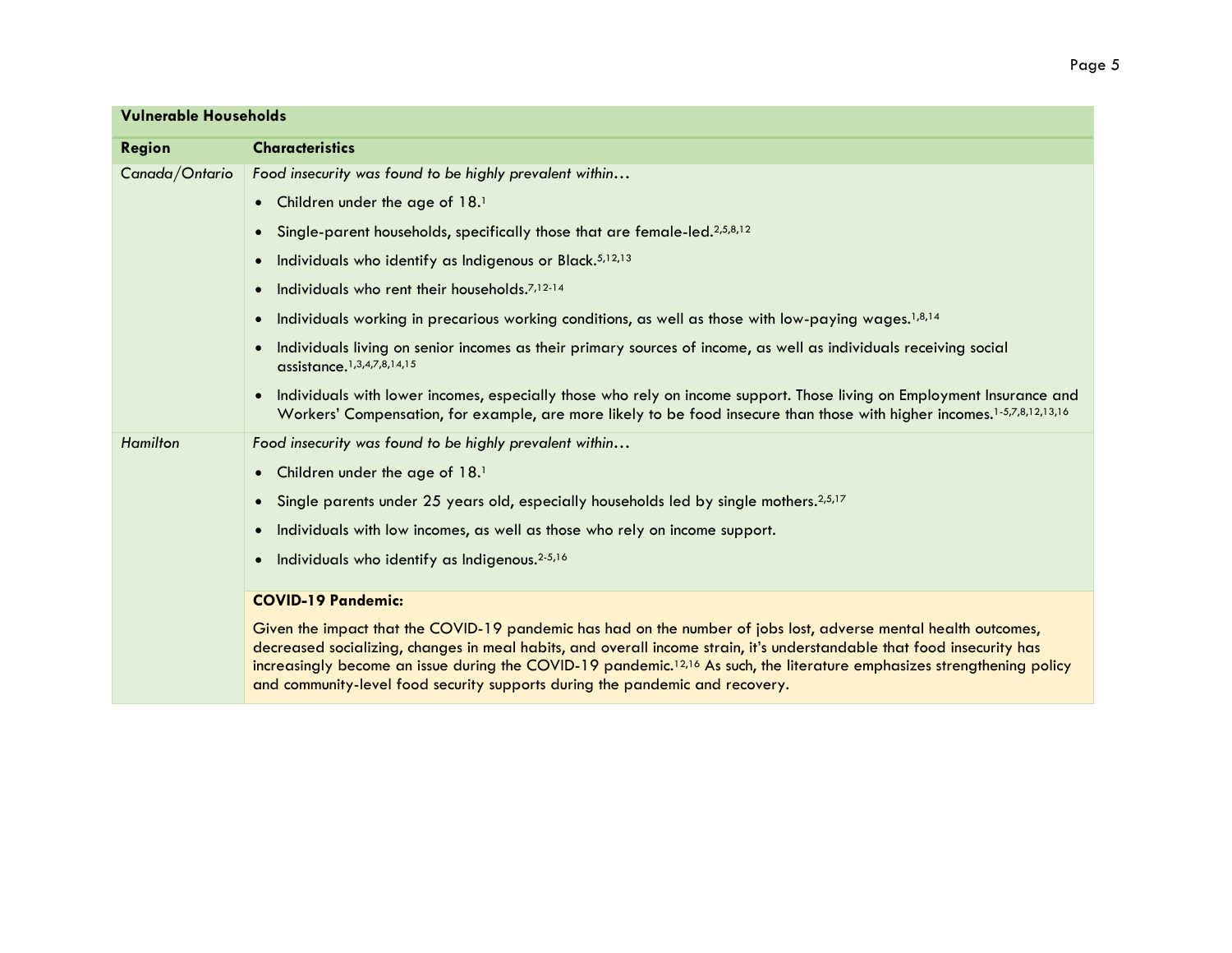## Public Health Burden

| Food insecurity has a large public health impact, burdening the healthcare system,<br>and significantly increasing associated healthcare costs. <sup>1,5</sup> |                                                                                             |                                                                             |
|----------------------------------------------------------------------------------------------------------------------------------------------------------------|---------------------------------------------------------------------------------------------|-----------------------------------------------------------------------------|
| Ontario's total healthcare costs associated with unhealthy eating were estimated to be \$5.6 billion in 2015. <sup>5</sup>                                     |                                                                                             |                                                                             |
| $\sim$ 1 in 8 Canadian households are impacted<br>by food insecurity. <sup>1</sup>                                                                             | $\sim$ 4.4 million Canadians are impacted, with<br>1.2 million being children. <sup>1</sup> | 13.3% of the Ontario population<br>experience food insecurity. <sup>1</sup> |

### Overall Insights

- There is no significant difference between food preparation skills, budgeting skills, and cooking skills between those who are food secure and those who are food insecure.<sup>1</sup>
- Increased emphasis should be placed on empowering and supporting the affected individuals. <sup>18</sup> Empowering and supporting food insecure individuals may take the form of providing information about transportation routes and distances to food programs, as well as methods in which food and food programs can be accessed, such as through Hamilton's Food Access Guide and HPL's RedBook.<sup>19,20</sup>
- Focusing on community health by facilitating social cohesion between community members can be a way of improving the health of those who are food insecure.<sup>12,14,18,21</sup> For example, urban farms and community gardens can facilitate social connectedness while raising awareness and providing education. 14,18,21
- Supporting local food initiatives through coordinating volunteer recruitment for local food initiatives, while also facilitating communication and connections between stakeholders within the food system can strengthen food services, increasing their accessibility to those impacted by food insecurity.14,21,22
- Indigenous- and community-led food security initiatives are needed.<sup>14</sup>
- Although these methods can help those who are food insecure, understanding the root cause of food insecurity as being an income and economic constraint, there is an increased need for policy change to provide those impacted with a living wage.<sup>14,22</sup> These changes would most significantly support food security in Hamilton and throughout Canada.

# **References**

- 1. Household Food Insecurity in Canada. PROOF. Published n.d. Accessed March 30, 2022. https://proof.utoronto.ca/food-insecurity/
- 2. Dooley M, Bokma R, December 10 MYO published on PO, 2021. The poorest of the poor use Hamilton food banks. Policy Options. Accessed March 30, 2022. https://policyoptions.irpp.org/magazines/december-2021/the-poorest-of-the-poor-use-hamilton-food-banks/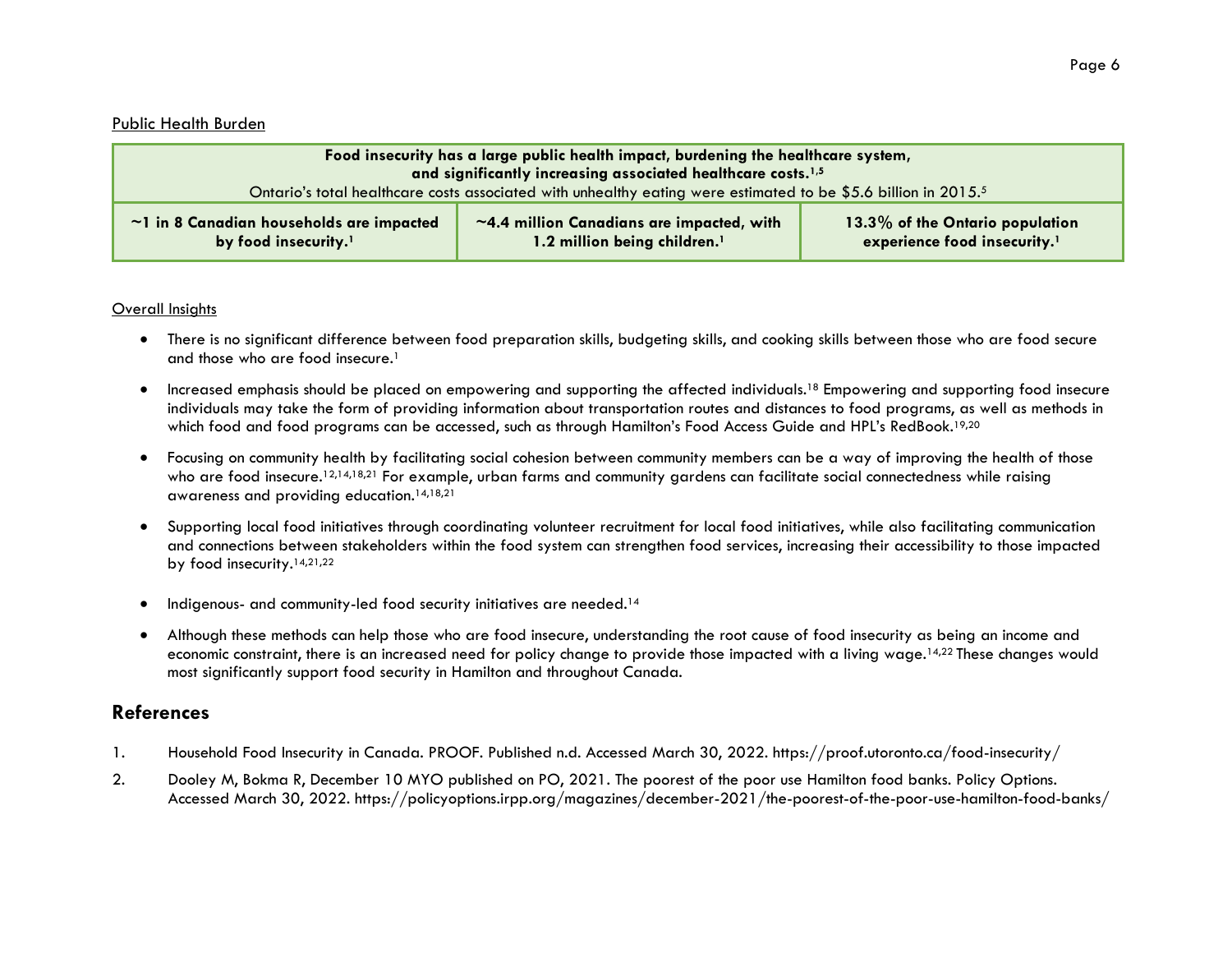- 3. Hamilton Hunger Report shows deepening poverty among families with children | HamiltonNews.com. Accessed March 30, 2022. https://www.hamiltonnews.com/news-story/9699151-hamilton-hunger-report-shows-deepening-poverty-among-families-with-children/
- 4. Hungry: Food insecurity in Hamilton. *The Hamilton Spectator*. https://www.thespec.com/news/hamilton-region/2014/12/20/hungry-foodinsecurity-in-hamilton.html. Published December 20, 2014. Accessed March 30, 2022.
- 5. Opinion | Food insecurity: a preventable public health crisis. *The Hamilton Spectator*. https://www.thespec.com/opinion/contributors/2021/03/31/food-insecurity-a-preventable-public-health-crisis.html. Published March 31, 2021. Accessed March 30, 2022.
- 6. Pirrie M, Harrison L, Angeles R, Marzanek F, Ziesmann A, Agarwal G. Poverty and food insecurity of older adults living in social housing in Ontario: a cross-sectional study. *BMC Public Health*. 2020;20(1):1320. doi:10.1186/s12889-020-09437-3
- 7. Tarasuk V, Fafard St-Germain AA, Mitchell A. Geographic and socio-demographic predictors of household food insecurity in Canada, 2011–12. *BMC Public Health*. 2019;19(1):12. doi:10.1186/s12889-018-6344-2
- 8. Tarasuk V, Vogt J. Household Food Insecurity in Ontario. *Can J Public Health*. 2009;100(3):184-188. doi:10.1007/BF03405537
- 9. Tarasuk V. Household Food Insecurity in Canada: *Top Clin Nutr*. 2005;20(4):299-312. doi:10.1097/00008486-200510000-00003
- 10. McDonald K. Information Update. Published online 2020. https://www.hamilton.ca/sites/default/files/media/browser/2020-01- 16/2020-01-15-information-update-monitoring-food-affordability.pdf
- 11. Gundersen C, Tarasuk V, Cheng J, Oliveira C de, Kurdyak P. Food insecurity status and mortality among adults in Ontario, Canada. *PLOS ONE*. 2018;13(8):e0202642. doi:10.1371/journal.pone.0202642
- 12. *Eating in Ontario: What Do We Know?* Nutrition Connections; 2021. https://nutritionconnections.ca/wp-content/uploads/2021/03/Eatingin-Ontario-CCHS-2017-and-COVID-19\_Mar\_2021\_Final-1-1.pdf
- 13. Tarasuk V, Mitchell A, Dachner N. *Household Food Insecurity in Canada, 2014*. Canadian Institutes of Health Research; 2016. https://homelesshub.ca/sites/default/files/ENG-Household-Food-Insecurity-in-Canada-2014.pdf
- 14. News · BH· C. Here's why Hamilton food banks are feeding more people than ever and how to help | CBC News. CBC. Published December 2, 2021. Accessed March 30, 2022. https://www.cbc.ca/news/canada/hamilton/food-banks-sound-of-the-season-1.6268118
- 15. Is Healthy Food Affordable for Everyone in Hamilton? Published online 2013. http://www2.hamilton.ca/NR/rdonlyres/7E552636-5E65- 4E3C-8094-44CDCC66450F/0/IsHealthyFoodAffordableHamilton.pdf
- 16. *Hamilton COVID-19 Hunger Report*. Hamilton Food Share; 2020. https://www.hamiltonfoodshare.org/wp-content/uploads/Hamilton-Food-Share-Hunger-Count-Report-2020.pdf
- 17. Higgins CD, Páez A, Kim G, Wang J. Changes in accessibility to emergency and community food services during COVID-19 and implications for low income populations in Hamilton, Ontario. *Soc Sci Med 1982*. 2021;291:114442. doi:10.1016/j.socscimed.2021.114442
- 18. Tarasuk V. A Critical Examination of Community-Based Responses to Household Food Insecurity in Canada. *Health Educ Behav*. 2001;28(4):487-499. doi:10.1177/109019810102800408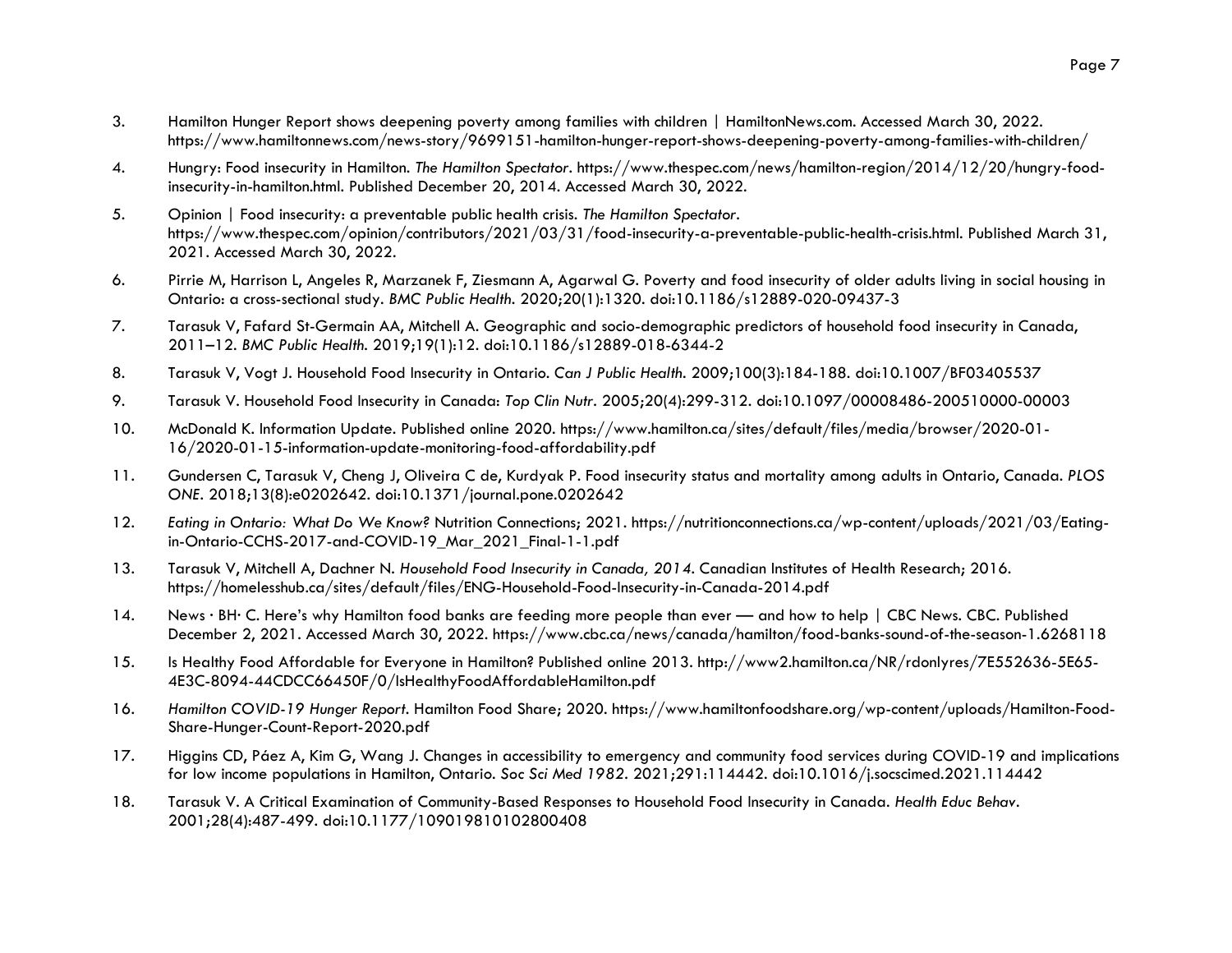- 19. About the Food Access Guide | Food Access Guide. Accessed March 30, 2022. https://foodaccessguide.ca/node/8221
- 20. Home | Red Book by HPL. Accessed March 30, 2022. http://redbook.hpl.ca/
- 21. Hamilton. *Hamilton Food Strategy: Health, Sustainable, and Just Food for All*.; n.d. https://pubhamilton.escribemeetings.com/filestream.ashx?DocumentId=121537
- 22. News · NP· C. Why Hamilton may be leading the way on food security | CBC News. CBC. Published October 1, 2013. Accessed March 30, 2022. https://www.cbc.ca/news/canada/hamilton/headlines/why-hamilton-may-be-leading-the-way-on-food-security-1.1875155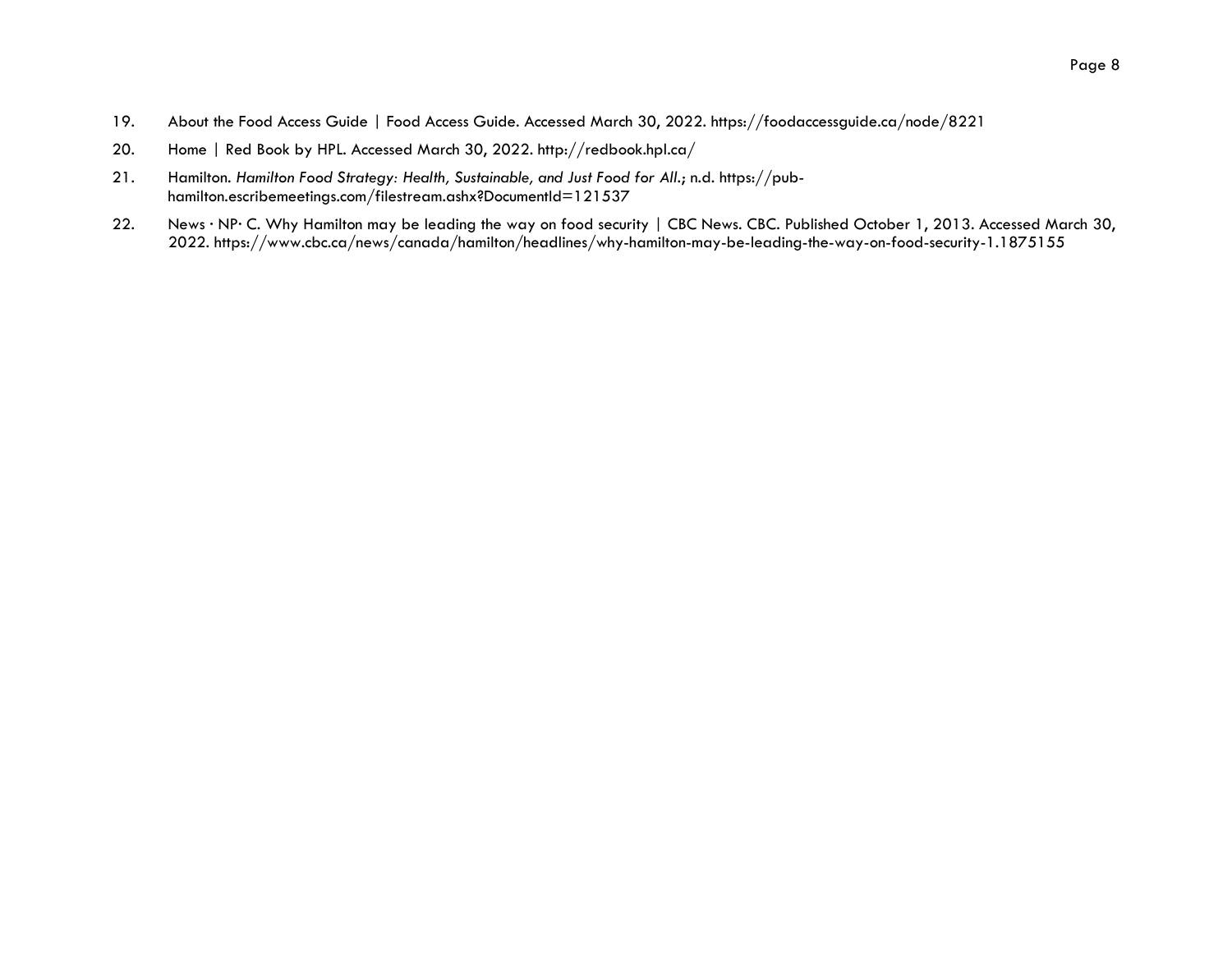# **INTERVIEWS WITH FOOD LEADERS**

We conducted interviews with four local food leaders who represented Food for Life, Hamilton Food Share, Parkview Church, and St. Matthew's House.

### Overarching Interview Insights

- Public libraries offer accessible physical spaces for community activities that would benefit people who are facing food insecurity and other systemic issues.
- Community members see the library as an important informational resource hub.
- There is an abundance of food distribution programs so public libraries can help reduce redundancy and aim to improve community awareness about food programs and resources.
- Public libraries can serve as a hub to recruit and mobilize volunteers for food distribution programs.
- Some food organizations are not familiar with HPL's RedBook so efforts can be directed to promoting the RedBook with these organizations. The RedBook can be beneficial to both food organizations and community members.

In the chart below, we present descriptions of the organizations/programs and key insights provided by the four interviewees.

| <b>Organization/Program</b> | <b>Description</b>                                                                                                                                                                                                                                | <b>Insights</b>                                                                                                                                                                                                                                                                                                                                                                                                                                                                                                   |
|-----------------------------|---------------------------------------------------------------------------------------------------------------------------------------------------------------------------------------------------------------------------------------------------|-------------------------------------------------------------------------------------------------------------------------------------------------------------------------------------------------------------------------------------------------------------------------------------------------------------------------------------------------------------------------------------------------------------------------------------------------------------------------------------------------------------------|
|                             |                                                                                                                                                                                                                                                   |                                                                                                                                                                                                                                                                                                                                                                                                                                                                                                                   |
| Food for Life (FFL)         | FFL is a food rescue and distribution<br>organization that serves the Hamilton and<br>Halton regions with a focus on<br>redistributing fresh food.<br>They provide food to the community<br>fridges in the Halton Hills Public Library<br>system. | Barrier-free programming is crucial.<br>$\bullet$<br>$\circ$ Intake systems can be inaccessible with paperwork.<br>o Language barriers must be overcome.<br>o The location of food programs is often inaccessible as they are<br>in the downtown core and require travel.<br>o FFL's greatest impact is on people who may struggle against<br>such barriers<br>Able to provide large quantities of fresh food.<br>Importance of information sharing.<br>o HPL can share resources with people who may be unaware. |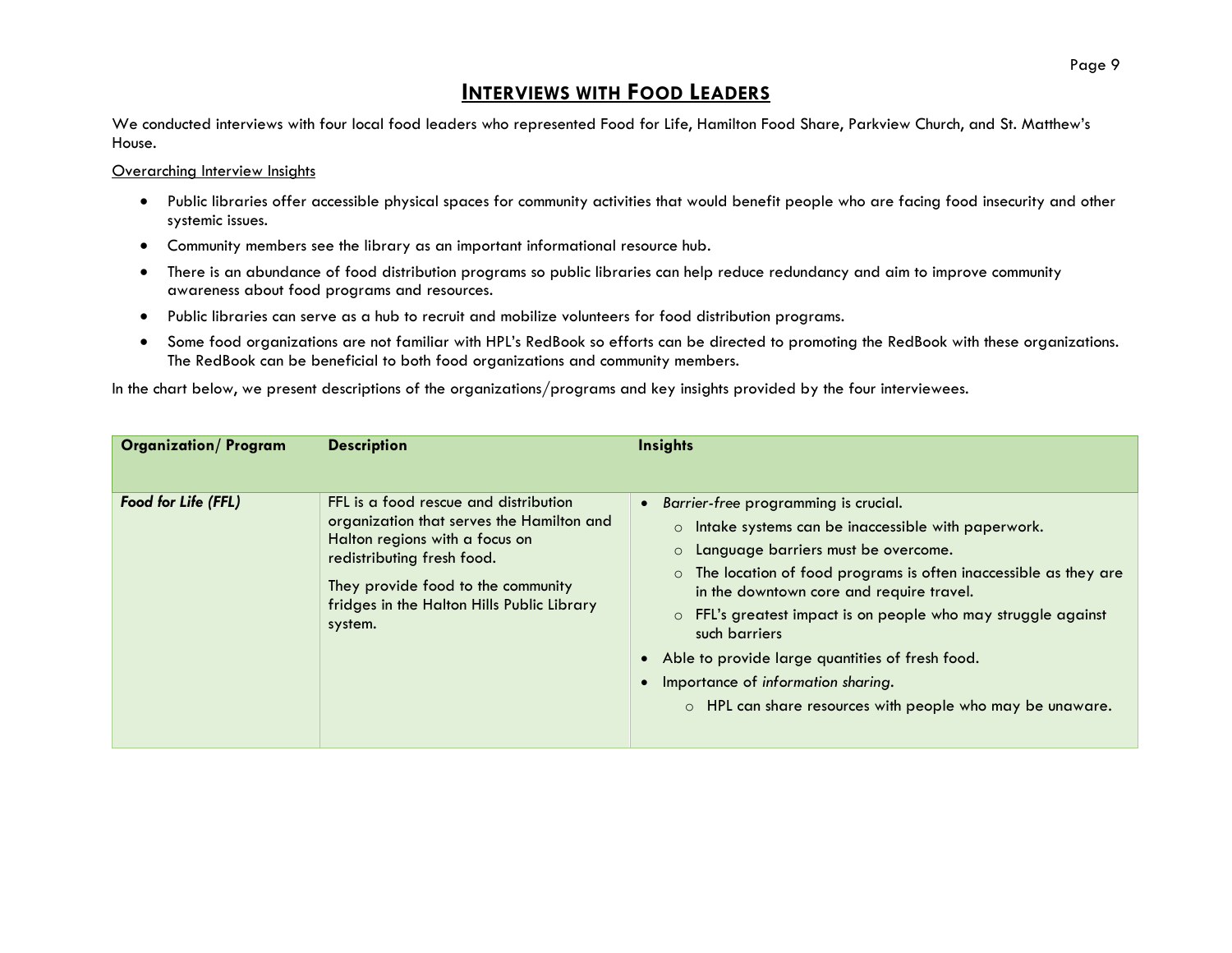|                                  |                                                                                                                                                                                                                                                                                                                                                                                                                                                                        | Page 10                                                                                                                                   |
|----------------------------------|------------------------------------------------------------------------------------------------------------------------------------------------------------------------------------------------------------------------------------------------------------------------------------------------------------------------------------------------------------------------------------------------------------------------------------------------------------------------|-------------------------------------------------------------------------------------------------------------------------------------------|
| <b>Hamilton Food Share (HFS)</b> | HFS is the emergency food distribution hub<br>and systems coordinator for Hamilton.                                                                                                                                                                                                                                                                                                                                                                                    | • Need to consider the difference between food security and food<br>literacy.                                                             |
|                                  | HFS fundraises and collects food to<br>support 16 agencies and 23 emergency<br>food programs. They meet 40-80% of<br>these services' needs. 74% of the food<br>distributed by HFS is fresh and frozen and<br>they source culturally-appropriate food as<br>well. They are also a member of Feed<br>Ontario.<br>Programs serve over 21,000 hot meals<br>each month, supporting over 12,565<br>unique individuals, 36% of whom are<br>children.                          | o People who are food insecure are sometimes mistaken for<br>having poor food literacy.                                                   |
|                                  |                                                                                                                                                                                                                                                                                                                                                                                                                                                                        | o Food literacy programs can be patronizing for those who face<br>structural and systemic barriers to accessing food.                     |
|                                  |                                                                                                                                                                                                                                                                                                                                                                                                                                                                        | Need to consider the level of impact and extent of resources<br>$\bullet$<br>available for libraries.                                     |
|                                  |                                                                                                                                                                                                                                                                                                                                                                                                                                                                        | $\circ$ Aim to avoid redundant efforts.                                                                                                   |
|                                  |                                                                                                                                                                                                                                                                                                                                                                                                                                                                        | • There is a need to improve community awareness of available<br>resources.                                                               |
|                                  |                                                                                                                                                                                                                                                                                                                                                                                                                                                                        | o On average, food banks provide 5-7 days of food (3 meals<br>and a snack for each household member).                                     |
|                                  |                                                                                                                                                                                                                                                                                                                                                                                                                                                                        | o HPL may help address food insecurity by directing households<br>to these existing supports and connecting people to other<br>resources. |
|                                  | Quote:                                                                                                                                                                                                                                                                                                                                                                                                                                                                 |                                                                                                                                           |
|                                  | "Until income equality and affordable housing are addressed - emergency food programs will be an essential part<br>of the social safety net." - Hamilton Food Share representative                                                                                                                                                                                                                                                                                     |                                                                                                                                           |
| <b>Parkview Church</b>           | Parkview Church (Compassionate Ministries                                                                                                                                                                                                                                                                                                                                                                                                                              | • Accomplishing goals is contingent on volunteers.                                                                                        |
|                                  | Outreach) is a full-service agency on the<br>Hamilton Mountain that provides clothing,<br>furniture, and food to people in need.<br>They serve women, families, newcomers,<br>and people in encampments or on the<br>street.<br>Food-wise, they provide on-site 24-hour<br>access to food and do street outreach<br>weekly. They serve a wide area and are<br>expanding to other regions including<br>Brantford and Cambridge where they are<br>filling food pantries. | Importance of forming partnerships and networks within the<br>$\bullet$<br>community.                                                     |
|                                  |                                                                                                                                                                                                                                                                                                                                                                                                                                                                        | • Food programs need to be able to respond to the evolving needs of<br>the community (e.g., with COVID-19)                                |
|                                  |                                                                                                                                                                                                                                                                                                                                                                                                                                                                        | • There is an immense need among food insecure Hamiltonians for<br>fresh produce and dairy.                                               |
|                                  |                                                                                                                                                                                                                                                                                                                                                                                                                                                                        | • Parkview is working to improve its communication of food security<br>resources.                                                         |
|                                  |                                                                                                                                                                                                                                                                                                                                                                                                                                                                        | O Word-of-mouth is key to the success of most food access<br>programs.                                                                    |
|                                  |                                                                                                                                                                                                                                                                                                                                                                                                                                                                        | • A public library is a great community resource.                                                                                         |
|                                  |                                                                                                                                                                                                                                                                                                                                                                                                                                                                        | o Public libraries are safe spaces for those facing barriers and<br>systemic issues.                                                      |
|                                  |                                                                                                                                                                                                                                                                                                                                                                                                                                                                        | Library members can read, convene, immerse themselves in<br>activities, learn, and get warm.                                              |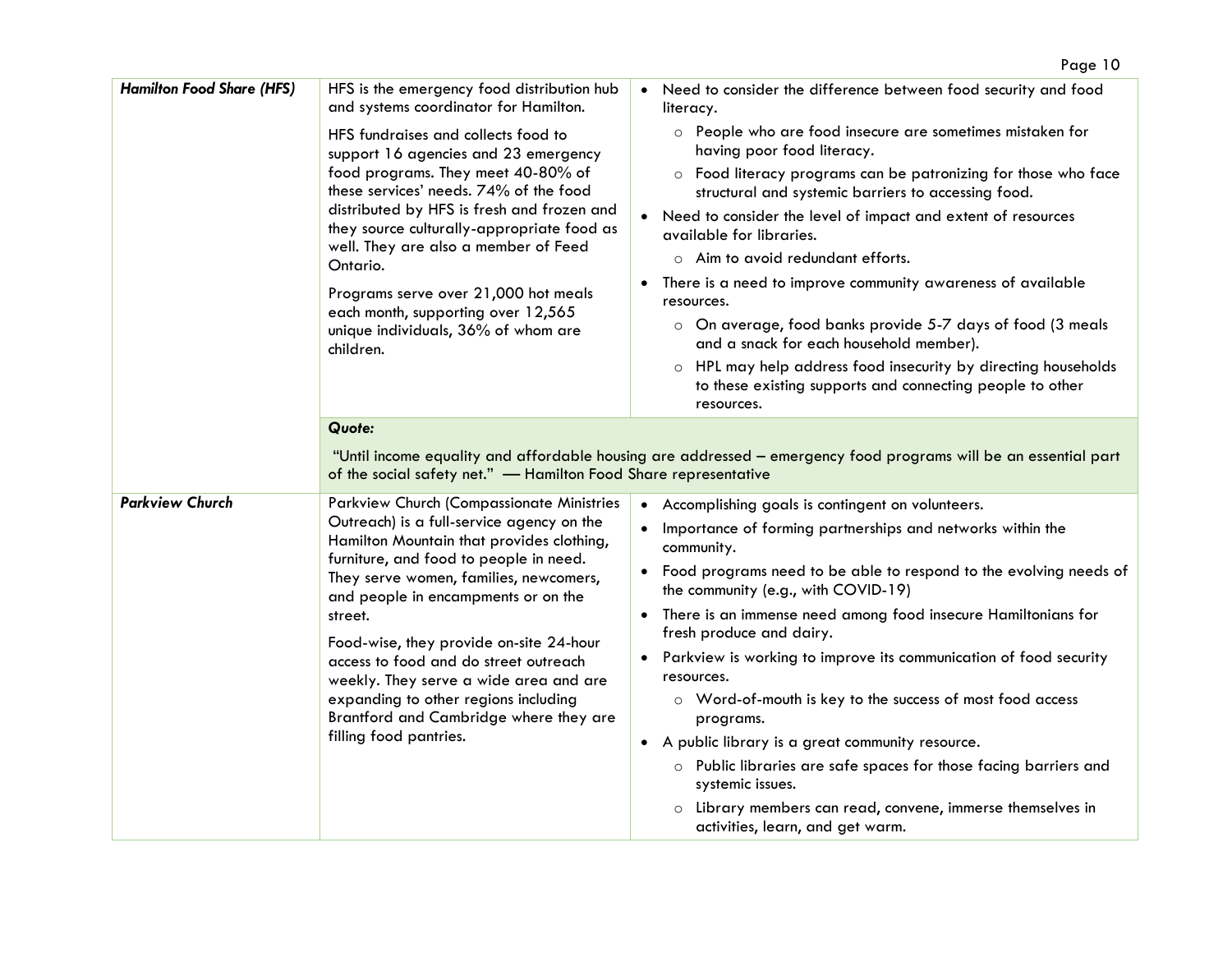| Quote:<br>"You cannot do this on your own, you need other organizations and peoples' support just as much as they need<br>yours." -Parkview Church representative<br>St. Matthew's House (SMH)<br>SMH is a charitable not-for-profit multi-<br>Word-of-mouth is the most successful outreach method.<br>$\bullet$<br>service agency that serves persons of all<br>$\bullet$                                                                                                                                                                                                                                                                                                                                                                                                                                                                                                                                                                                                                                  |                             |                                       |                                                                                                                                   |  |
|--------------------------------------------------------------------------------------------------------------------------------------------------------------------------------------------------------------------------------------------------------------------------------------------------------------------------------------------------------------------------------------------------------------------------------------------------------------------------------------------------------------------------------------------------------------------------------------------------------------------------------------------------------------------------------------------------------------------------------------------------------------------------------------------------------------------------------------------------------------------------------------------------------------------------------------------------------------------------------------------------------------|-----------------------------|---------------------------------------|-----------------------------------------------------------------------------------------------------------------------------------|--|
|                                                                                                                                                                                                                                                                                                                                                                                                                                                                                                                                                                                                                                                                                                                                                                                                                                                                                                                                                                                                              |                             |                                       |                                                                                                                                   |  |
| stigmatized.<br>program)<br>income, and newcomers. All programs at<br>The biggest challenge for SinKs is to engage clients with virtual<br>SMH tackle food insecurity (e.g.,<br>programming.<br>emergency food deliveries, crisis<br>$\circ$ Other issues: sourcing culturally-appropriate food, staffing,<br>prevention, and SinKs).<br>program evaluation, and closing their "mobile market" for<br>SinKs is a food literacy program that uses<br>winter which operates as a booth in an accessible place<br>a holistic approach to teach seniors<br>offering free food to people in need.<br>cooking skills, budgeting, and nutritional<br>Are exploring options to set up mobile market booths in library<br>$\bullet$<br>education.<br>parking lots.<br>The interview was conducted with a<br>○ Public libraries can offer a convenient location to access food<br>representative from SinKs, who was also<br>able to comment on other programs more<br>food access.<br>closely related to food access. | (Seniors in Kitchens, SinKs | ages, with poor health, limited or no | Holistic approaches enable safe spaces and clients to feel less<br>for low-income seniors and other individuals who struggle with |  |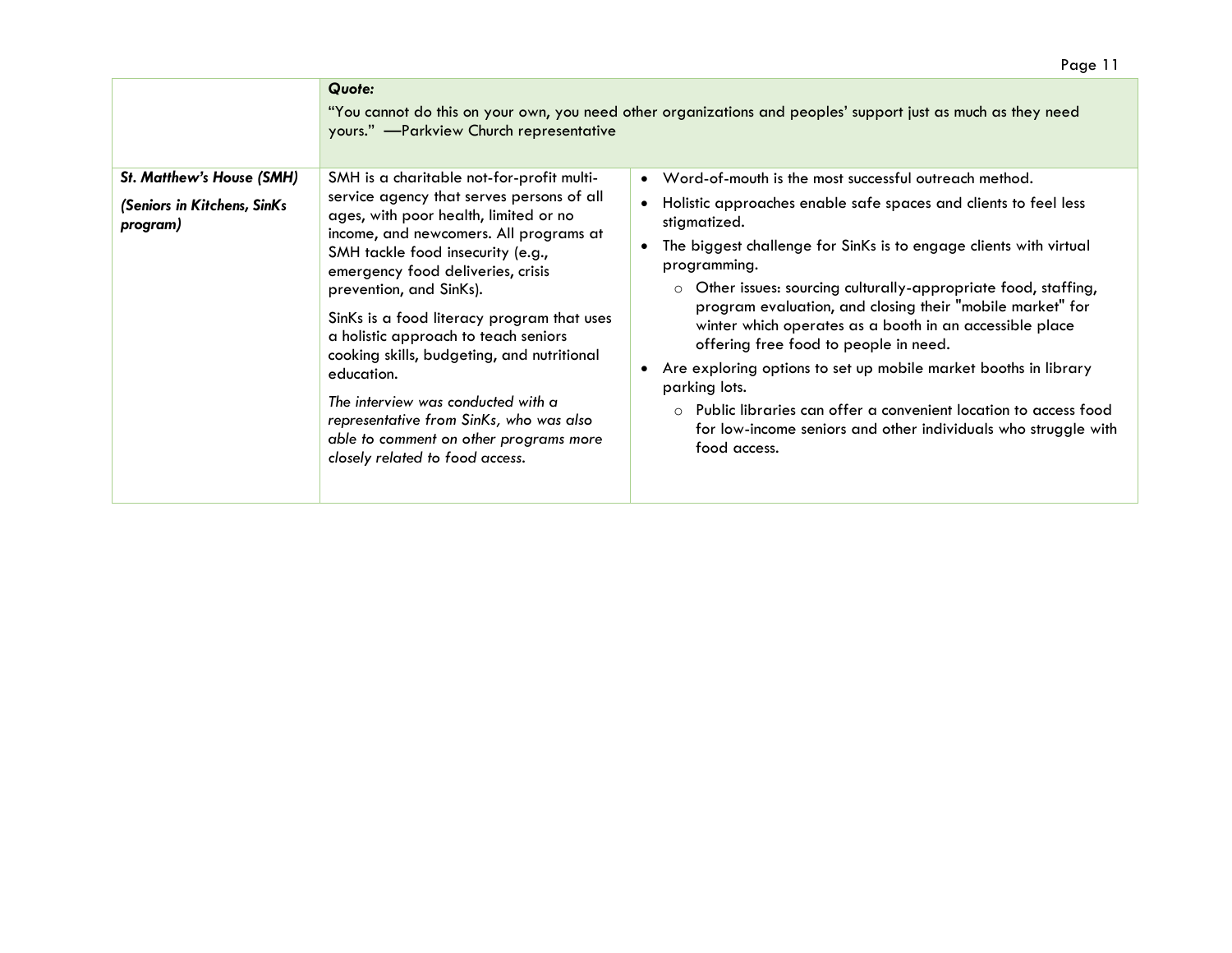# **ENVIRONMENTAL SCAN OF LIBRARY FOOD INITIATIVES ACROSS CANADA**



#### Distributing Food

#### **Providing Meals**

- During the pandemic, 5 Halifax PL branches **distributed lunches** to community members weekly.
- Before the pandemic, Fredericton PL collaborated with local businesses & organizations to provide **hot meals or bagged lunches.**

#### **Providing Snacks**

- Fredericton & Halifax PL offer **grab-and-go snack** packs
- Some libraries, such as Kitchener and Saskatoon PL have offered **afterschool snack programs** for kids and youth.

#### **Providing fresh food and produce**

- **Open-access fridges** in Halton Region's PLs are supported by a partnership with Food for Life.
- Fredericton PL's **Community Fridge** has provided produce and dairy products obtained from local food organizations and businesses.

#### **Providing non-perishables**

- Halton Region's PLs host **community food shelves** with non-perishable food items supplied by Food for Life or local organizations.
- Smaller libraries like Grand Prairie PL host **food pantries**, accepting donations that are placed on shelves for anyone to take as needed.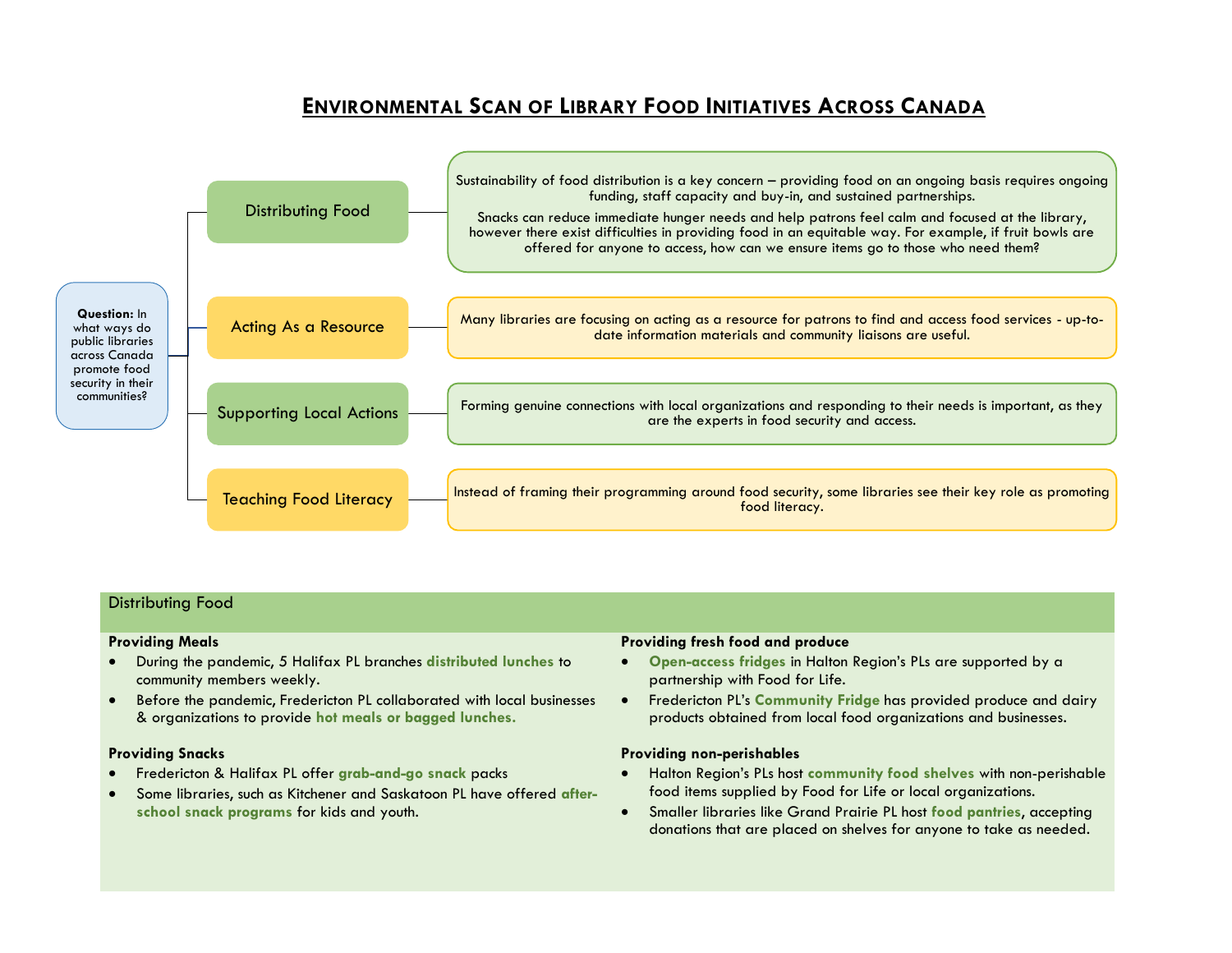#### Acting As a Resource

#### **Informational Resources**

- Halifax PL provides regularly updated **meal calendars** that inform patrons where they can go to access a meal on any given day.
- Fredericton PL librarians supply **information packets** and "survival guides" that inform patrons about where they can access food services.

#### **Social Work Support**

- Winnipeg, Fredericton, Saskatoon, and Edmonton PLs, among others, have **outreach/crisis/social workers on-site** that connect people to food services and may also provide limited snacks/beverages.
- As part of its upcoming Community Connections project, Winnipeg PL will offer an inclusive space that includes a **kitchen area** to provide coffee and snacks to those in need.

## Supporting Local Actions

#### **Donations**

- Many libraries, such as Milton, Calgary and Winnipeg run **annual campaigns** to collect donations for local food banks.
	- o Food For Fines campaigns has allowed patrons to donate items to waive overdue fines (Milton, Edmonton, Greater Victoria PLs).
- Kitchener and Halifax PL have **donated extra food** from their own programming to nearby food organizations.

#### **Offering Space**

- During the pandemic, Toronto PL provided alternative service locations for numerous food banks, hosting 11 **pop-up food banks.**
- Halifax and Saskatoon PL have hosted **local mobile food markets** outside branches that are located in food deserts.

#### **Community Connections**

- Vancouver and Saskatoon PL **bring library materials** and services to patrons of local food services.
- Saskatoon and Halifax PL sit on city-wide **food action alliances.**

### Teaching Food Literacy

#### **Community-based agriculture**

- Greater Victoria, Saskatoon, Kitchener PL, Vancouver PL, and Winnipeg PL have **seed libraries/exchanges.**
- Greater Victoria, Winnipeg, and Kitchener offer gardens on-site and/or workshops that **teach food gardening** skills.

#### **Community Kitchens**

- Edmonton and Halifax PL have **kitchens** that host cooking programs for patrons, whereas Kitchener PL has a mobile kitchen.
- Many cooking **workshops and demonstrations** are currently being offered online.

### **Acknowledgment**

The authors thank Kaitlin W. Baluk, Hamilton Public Libraries Researcher-in Residence, Leora Sas van der Linden, Community Research Platform Program Manager, and Lisa Weaver, Hamilton Public Libraries Director of Collections and Program Development, for their continued guidance and feedback on this project.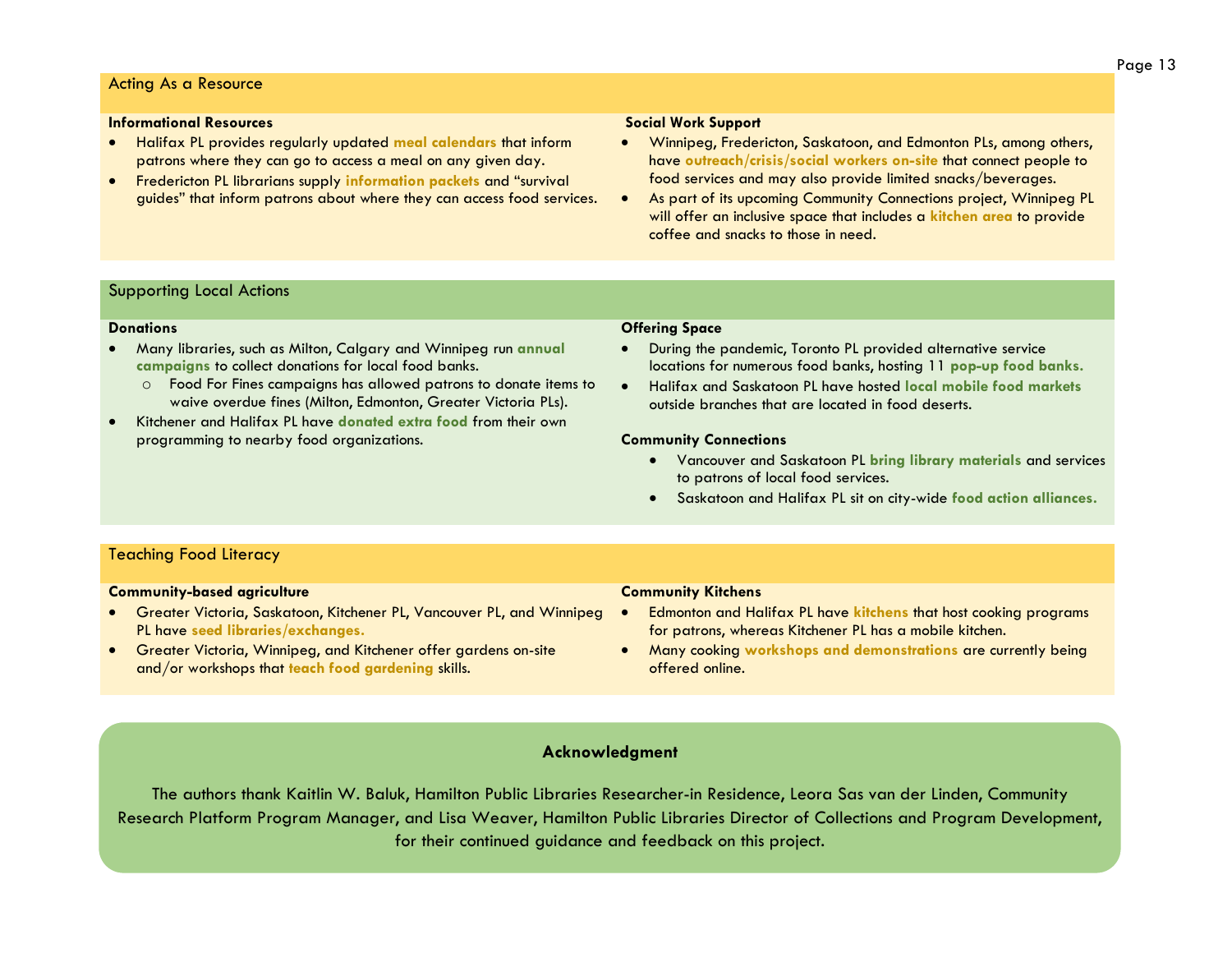# **Appendix 1: Methods**

#### *Literature Review*

We identified relevant literature through Google Scholar and Google Search Engine. To examine the literature about food insecurity/security, as well as characteristics of vulnerable households in Canada, Ontario, and Hamilton, we used the following search terms: *food insecurity, food security, Canada, Hamilton,* and *Ontario*. To identify literature reporting Canadian and local interventions, we used the terms: *food insecurity, food security, Canada, Hamilton, Ontario, Initiative, Intervention,* and *Library*. We included both scholarly and grey literature. We included literature reporting on food insecurity/security, associated interventions and initiatives, literature specific to Canada, Ontario, and/or Hamilton, and literature specific to the general population within these regions. We excluded literature about regions outside of Canada.

#### *Interviews*

We identified local food leaders through the recommendations of a representative from Food for Life, a Google search of Hamilton initiatives, and HPL's RedBook. We contacted 9 individuals across food banks and related programs and conducted 4 interviews, each with someone from Food for Life, Hamilton Food Share, Parkview Church, and St. Matthew's House. We developed the interview questions which were then approved by HPL's Researcher-in-Residence and the Community Research Platform's Program Manager. Interviews lasted between 20 and 40 minutes and were conducted over the phone or Zoom as per the interviewee's request. Consent for participation in the interview was recorded separately in a document containing participant information. The interview guide can be found in Appendix 1. Key insights were drawn out from the de-identified data based on the relevance to HPL's mandate or knowledge that may inform their actions and initiatives going forward. Regrettably, we were unable to conduct more interviews with food leaders due to the time constraints of the project. We would have liked to interview more food leaders in Hamilton who also represent non-religious organizations.

#### *Environmental Scan*

We included the following public libraries in our environmental scan of public library food programs and initiatives, between January and March 2022.

Greater Victoria Public Library Vancouver Public Library Calgary Public Library Edmonton Public Library Saskatoon Public Library

Regina Public Library Winnipeg Public Library London Public Library Kitchener Public Library Ottawa Public Library

Halton Hills Public Library Milton Public Library Oakville Public Library Burlington Public Library Toronto Public Library

Montreal Public Library Quebec City Public Library Fredericton Public Library Halifax Public Library

We began by searching library websites using the search terms: *Food, Meal, Food Insecurity,* and *Food Access*. This was followed by searching Google Search Engine and Google News with the search terms*: [x] Public library, Food Security; [x] Public Library, Food;* and *[x] Public Library, Meal.* The search was then expanded based on the programs we were able to identify, and other sources that could be relevant for a specific library, such as social media or board meeting minutes. Following the online search, we reached out to libraries for phone or Zoom conversations to explore some of their programs in further detail. In February 2022, we spoke with library staff at Vancouver and Halifax Public Library and received emails from Toronto and Victoria. In March 2022, we spoke with library staff at Fredericton, Kitchener, and Saskatoon Public Library, and received email correspondence from Winnipeg Public Library.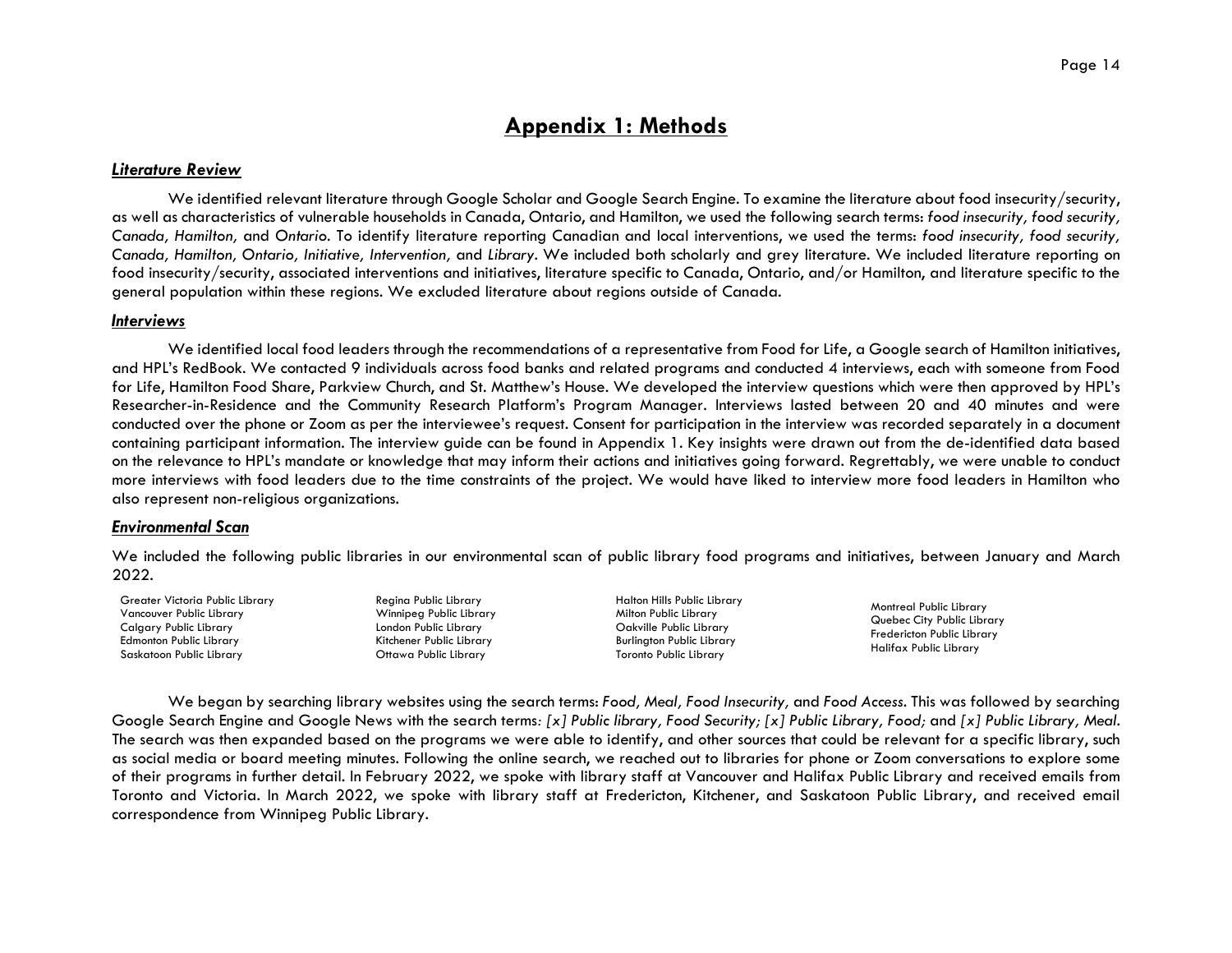# **Appendix 2: Interview Guide**

### [Introduce ourselves]

To summarize why we are here today, we are conducting a project with the [Community Research Platform](https://socialsciences.mcmaster.ca/crp/about-us) and Hamilton Public Library (HPL) to identify how HPL can contribute to tackling food insecurity in Hamilton. Through our discussion today, I hope to learn more about your insights and perceptions on food insecurity in Hamilton, areas that need improvement, and other related facets of this important topic.

I want to begin by thanking you for taking the time to participate in this interview and discussion.

Please know that participating in this interview and discussion is completely voluntary. The risks involved in this study are low, but you may feel uncomfortable sharing your thoughts and feelings with me. You can choose what you want to share with me, can decline any question you don't want to answer, and even decide that you no longer want to take part.

The information which we collect from these interviews will not likely lead back to you. I will strive to protect the confidentiality of our discussion. Keep in mind that you may be identified based on how you may phrase your answers and identify people/organizations. If we decide we want to use a quote, we will de-identify it in our report and will contact you ahead of time to see if that is alright. Are you okay with this? If not, we can aggregate and paraphrase your answers.

With your permission, I will record the interview and take notes to reduce the chance of misinterpreting what you say. Only our research team will have access to the transcripts and recordings. Are you okay with recording our conversation?

Do you give your consent to this interview?

Lastly, do you have any questions before we begin?

*\*Record if consent is given on a separate document\**

### **Interview Questions:**

- 1. We want to know a little bit about you. How long have you been involved in this type of work? What do you like about it?
	- o *\*If little is said about food insecurity in Q1\*...* Can you describe your experience with food insecurity and these programs?

### *Organization-related*

- 2. What are the main goals of your organization?
- 3. What are some aspects of your program/organization you feel help accomplish your goals? On the other hand, what are the major challenges you face?
- 4. Where/who in the community do you feel you make the most impact as an organization? Where would you like to make more of an impact?

### *Overall Food Insecurity Issues*

- 5. *[Opt*.] What do you think are problems that other food organizations like yours might experience with addressing food insecurity?
- 6. What are the gaps you've identified that are lacking resources? Need more support?